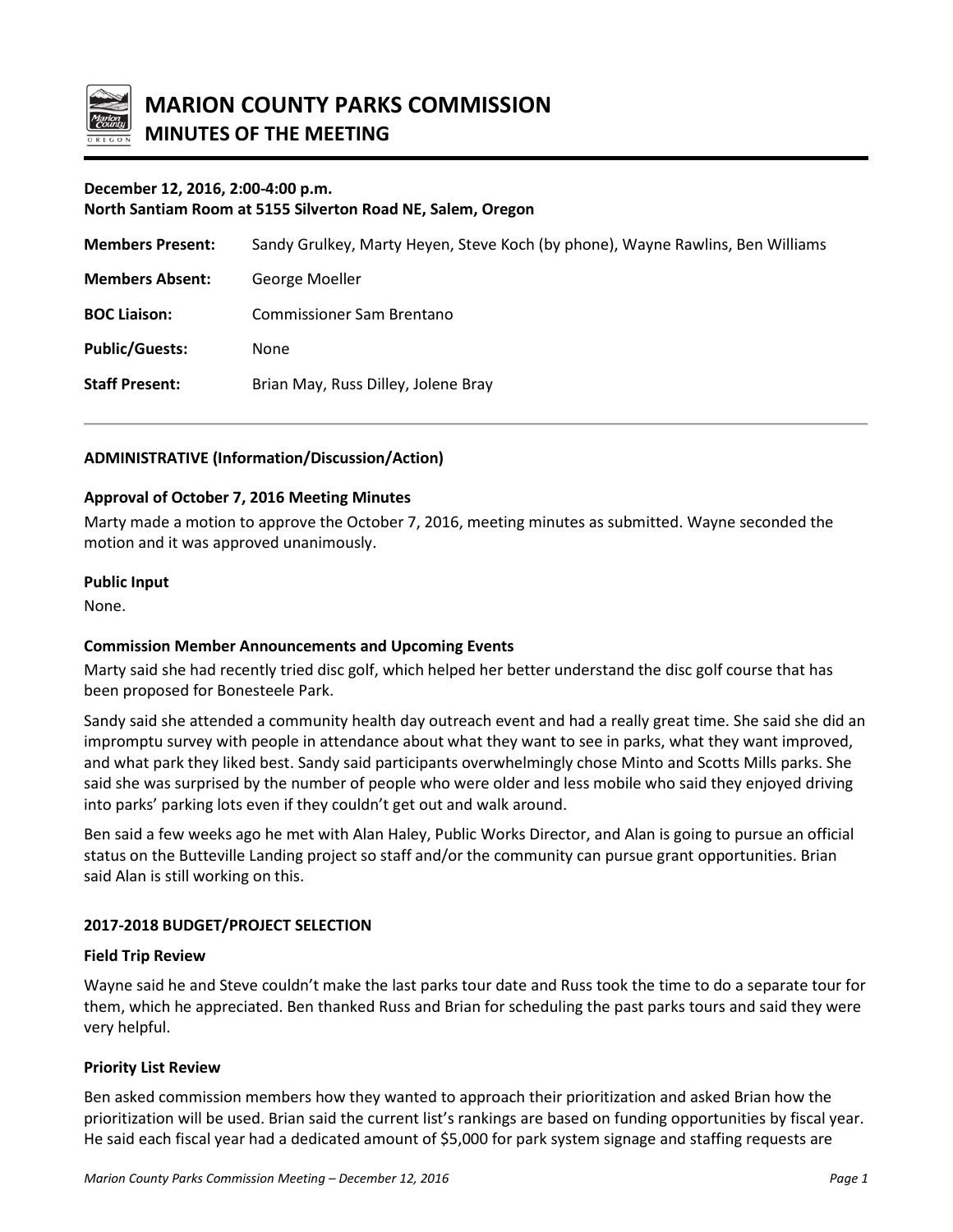separate. It was decided that each commission member would share their ranking of each park project to see if the commission could come to a consensus in their recommendation.

Marty said she had heard that Auburn Park's ownership status may change and suggested any planned investments be put off 5-6 years. She said if there isn't a change then these projects can be done at a later date. Brian said Salem-Keizer School District (SKSD) has expressed interest in a land swap and county staff has had conversations with Oregon State Parks to see if there is an interest and to learn about how it can be done. He said it's a lengthy process, and the property it's exchanged for must be similar in market value and comparable in recreational value. Brian said SKSD has some properties that are idle that they will look at to see if this is doable. Commissioner Brentano said the board would be in favor of a land swap but not in adding amenities for Auburn School to the current park property.

Marty made motion that the new Auburn Park playground structure proposed for 2018-2019 and the Auburn Park walking path proposed for 2019-2020 both be moved to the 2020-2021 fiscal year with the potential of moving to a more current timeframe depending on the land swap negotiation. Sandy seconded the motion and it was approved unanimously. Commissioner Brentano asked if the land swap falls through that the commission reprioritize these two items so they happen sooner.

Commissioner Brentano suggested holding the \$45,000 earmarked in 2018-2019 for new playground equipment at Auburn Park in reserve for a stairway at Niagara after the engineering study is done.

The commission than discussed the park projects identified for 2017-2018, which included \$5,000 in dedicated funding for park system signing and these specific park projects:

- Replace/repair the fence at stairway at park (Niagara)
- Engineering study to assess existing stairway (Niagara)
- Install boulders along front of park (Labish)
- Install  $2^{nd}$  bench at new playground (Labish)
- Upgrade restroom/review septic (Spong's Landing)
- Install disc golf course (Bonesteele)

Wayne asked where funding came from when there were unexpected or catastrophic events that caused damage to a park. Brian said depending on the severity, a request would be made to the board of commissioners for additional funds. Russ said if it is a natural disaster a request is also made to FEMA.

Brian said reported the Public Works Director wants to keep the horse arena at Joryville Park if the county can partner with community members for support in maintaining. He said Russ has talked to the Juvenile Department about refurbishing and the goal is to make this a nicer amenity for the community since there are funds available.

Russ said he researched ownership of Aumsville Park and it was donated by the Oregon Department of Transportation. He said he also researched the Land and Water Conservation Fund website and now has a list that shows which county parks have received funding from them over the years.

Wayne made a motion that the 2017-2018 parks projects be prioritized as both projects at Niagara Park as #1, both projects at Labish Park as #2, the upgrade to the restroom and septic review at Spong's Landing Park as #3, and the installation of a disc golf course at Bonesteele Park as #4. Marty seconded the motion and it passed unanimously.

## **FUTURE TOPICS / EMERGING ISSUES / OTHER BUSINESS**

#### **Staffing Presentation**

Brian said he and Russ have spoken with Linn County Parks' staff to learn more about their program. He said it reinforced to them that having only one parks employee for 18 parks makes it difficult to keep those parks at a good level. Brian said they were able to hire one seasonal parks maintenance worker (PMW) in 2016 and saw